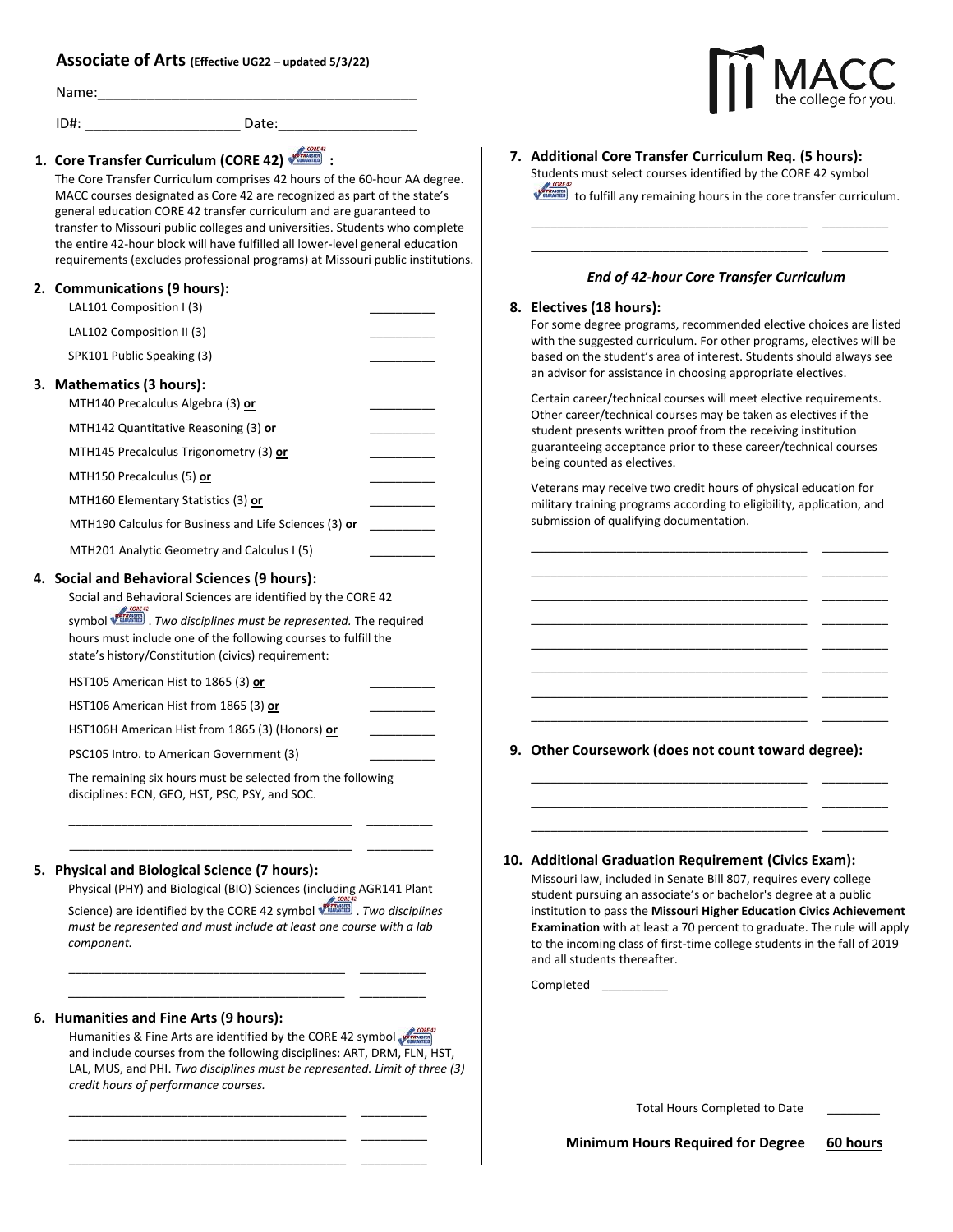

**For students who are juggling families, work, and other responsibilities, enrolling in two classes every 8-weeks is a great way to earn your degree. There are many benefits to enrolling in 8-week classes:**

- **Focus on fewer classes at once**
- **Earn credits faster**
- **Part-time class schedule and still graduate in two years.**
- **Full-time financial aid eligibility**

**The Associate of Arts degree with an emphasis in General Studies is designed for students who plan to transfer to a four-year college or university but are undecided about their future course of study. Choosing General Studies provides students with the flexibility of completing coursework that meets requirements for transfer, aids in career exploration, and builds a solid foundation for their future education. A wide range of general subjects may be chosen under the general studies elective coursework to include science, humanities, English, social and behavioral science, business, and mathematics.**

|                                                          | <b>AA Degree Requirements</b> |              |
|----------------------------------------------------------|-------------------------------|--------------|
| (All three course are required)<br><b>Communications</b> |                               |              |
|                                                          | Course                        | <b>Hours</b> |
| <b>LAL101</b>                                            | Composition I*                |              |
| <b>LAL102</b>                                            | Composition II                |              |
| SPK101                                                   | <b>Public Speaking</b>        |              |
|                                                          |                               |              |

\*If a student does not place directly into LAL101: Composition I, below are the optional, English pathways based on placement scores:

1. LAL022 and/or LAL031 → LAL101

- 2. LAL053  $\rightarrow$  LAL101
- 3. LAL090 with LAL101

\*\*English (LAL) courses with numbers from 000-099 do not satisfy the AA degree requirements.

| <b>Total Hours Required</b> |  |
|-----------------------------|--|
|-----------------------------|--|

| <b>Mathematics</b> | (Complete a minimum of one course)*     |              |
|--------------------|-----------------------------------------|--------------|
|                    | Course                                  | <b>Hours</b> |
| MTH140             | Precalculus Algebra                     |              |
| MTH142             | <b>Quantitative Reasoning</b>           |              |
| MTH150             | Precalculus                             |              |
| MTH160             | <b>Elementary Statistics</b>            |              |
| MTH190             | Calculus for Business and Life Sciences |              |
| <b>MTH201</b>      | Analytic Geometry & Calculus I          |              |

\*If a student does not place directly into one of the required courses above, below are the optional Math Pathways based on placement scores:

#### **MTH140 Precalculus Algebra**

- 1. MTH010  $\rightarrow$  MTH095  $\rightarrow$  MTH140
- 2. MTH095  $\rightarrow$  MTH140
- **MTH142 Quantitative Reasoning**
	- 1. MTH010  $\rightarrow$  MTH042 with MTH142
	- 2. MTH010  $\rightarrow$  MTH095  $\rightarrow$  MTH142
	- 3. MTH095  $\rightarrow$  MTH142
- 4. MTH160 → MTH142
- **MTH150 Precalculus**
	- 1. MTH010  $\rightarrow$  MTH095  $\rightarrow$  MTH150 2. MTH095  $\rightarrow$  MTH150

**MTH160 Elementary Statistics**

- 1. MTH010  $\rightarrow$  MTH060 with MTH160
- 2. MTH010  $\rightarrow$  MTH095  $\rightarrow$  MTH160
- 3. MTH095  $\rightarrow$  MTH160
- $4. \text{MTH142} \rightarrow \text{MTH160}$

### **MTH190 Calculus for Business and Life Sciences**

- 1. MTH010  $\rightarrow$  MTH095  $\rightarrow$  MTH140  $\rightarrow$  MTH190
- 2. MTH010  $\rightarrow$  MTH095  $\rightarrow$  MTH150  $\rightarrow$  MTH190
- 3. MTH095  $\rightarrow$  MTH140  $\rightarrow$  MTH190
- 4. MTH095  $\rightarrow$  MTH150  $\rightarrow$  MTH190
- 5. MTH140  $\rightarrow$  MTH190
- 6. MTH150  $\rightarrow$  MTH190
- **MTH201 Analytic Geometry & Calculus I** 1. MTH010  $\rightarrow$  MTH095  $\rightarrow$  MTH140  $\rightarrow$  MTH145  $\rightarrow$  MTH201
	- 2. MTH010  $\rightarrow$  MTH095  $\rightarrow$  MTH150  $\rightarrow$  MTH201
	- 3. MTH095 → MTH140 → MTH145 → MTH201
	- 4. MTH095 → MTH150 → MTH201
	- 5. MTH140 → MTH145 → MTH201
	- 6. MTH150  $\rightarrow$  MTH201
- \*\*Math (MTH) courses with numbers from 000-099 as well as MTH100 (counts as AA elective credit) do not satisfy the AA degree requirements.

|                                                 | <b>Total Hours Required</b>                                                                                      |                |
|-------------------------------------------------|------------------------------------------------------------------------------------------------------------------|----------------|
| Social &<br><b>Behavioral</b><br><b>Science</b> | (Complete a minimum of three courses<br>from two disciplines)                                                    |                |
|                                                 | Course                                                                                                           |                |
|                                                 | One of the following courses is required to<br>fulfill the state's history/Constitution (civics)<br>requirement: |                |
| <b>HST105</b>                                   | American History to 1865                                                                                         | 3              |
| HST105H (Honors)                                | American History to 1865                                                                                         | 3              |
| <b>HST106</b>                                   | American History from 1865                                                                                       | 3              |
| HST106H (Honors)                                | American History from 1865                                                                                       | $\overline{3}$ |
| <b>PSC105</b>                                   | <b>Introduction to American Government</b>                                                                       | 3              |
|                                                 | <b>Total Hours Required</b>                                                                                      | 3              |
|                                                 | The remaining six hours must be selected<br>from the following:                                                  |                |
| <b>ECN101</b>                                   | Macroeconomics                                                                                                   | 3              |
| <b>ECN102</b>                                   | Microeconomics                                                                                                   | 3              |
| GEO101                                          | World Geography I                                                                                                | 3              |
| <b>HST105</b>                                   | American History to 1865                                                                                         | 3              |
| HST105H (Honors)                                | American History to 1865                                                                                         | 3              |
| <b>HST106</b>                                   | American History from 1865                                                                                       | 3              |
| HST106H (Honors)                                | American History from 1865                                                                                       | 3              |
| <b>PSC105</b>                                   | <b>Introduction to American Government</b>                                                                       | 3              |
| <b>PSC150</b>                                   | <b>International Relations</b>                                                                                   | 3              |
| <b>PSY101</b>                                   | <b>General Psychology</b>                                                                                        | 3              |
| <b>PSY205</b>                                   | Human Lifespan Development                                                                                       | 3              |
| SOC101                                          | Sociology                                                                                                        | 3              |
| SOC101H (Honors)                                | Sociology                                                                                                        | 3              |
| <b>SOC150</b>                                   | Intro. to Criminal Justice Systems                                                                               | $\overline{3}$ |
| SOC205                                          | <b>Social Problems</b>                                                                                           | 3              |
|                                                 | <b>Total Hours Required</b>                                                                                      | 6              |

### \*\*\*Please see your advisor regarding the appropriate math course for your degree and transfer institution.